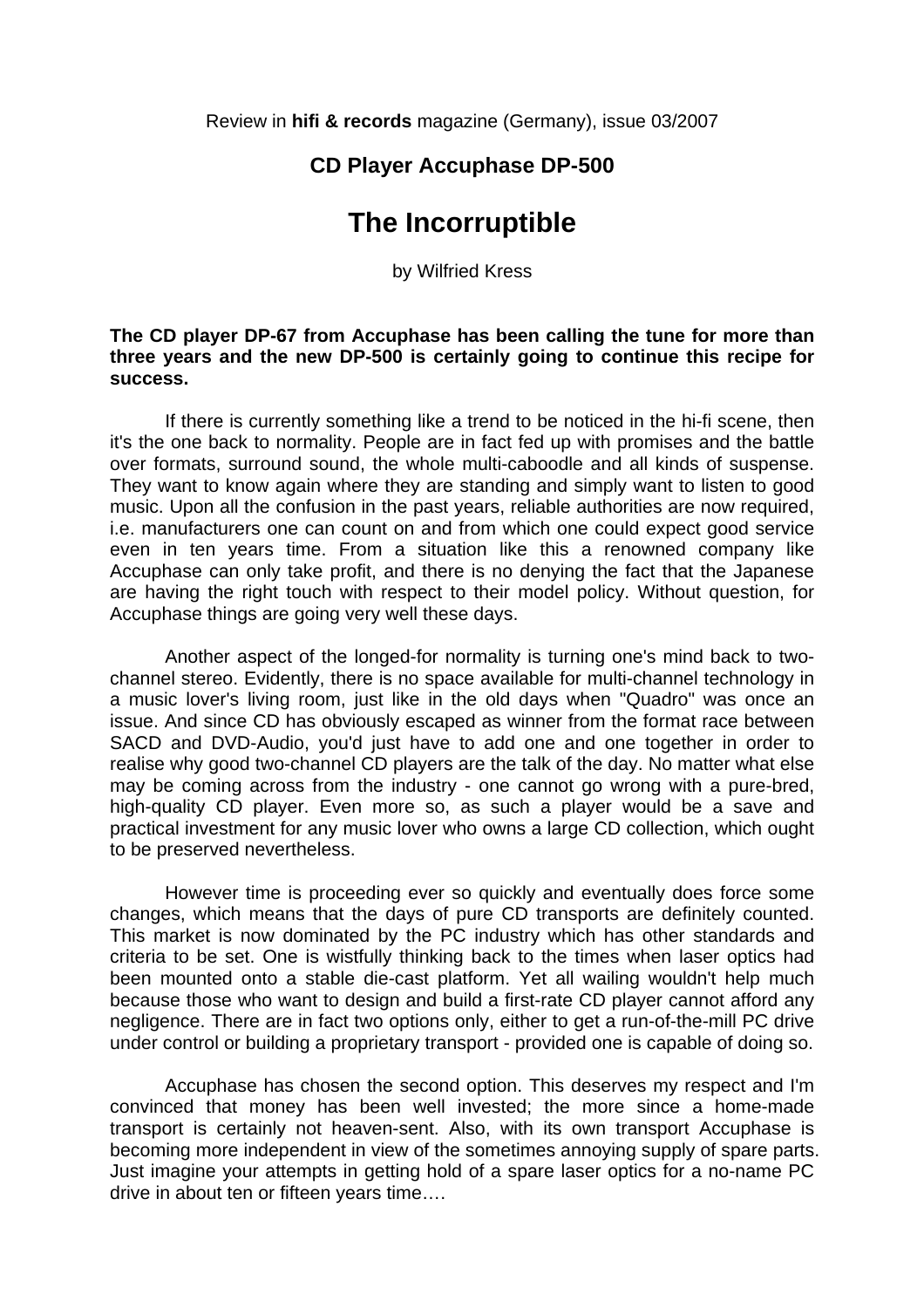With the new DP-500 this should not pose any problem as Accuphase would have to risk its impeccable reputation, in particular with respect to its after-sale service.

 More important however are the sonic properties of a CD transport, even though the definite proof of its relevance upon the final sonic results has yet to be established, and some "information scientists" would deny that anyway. As far as I'm concerned, I would, before and now, regard the transport something like the backbone of a first-rate CD player. Or to put it another way and a bit more conciliatory: a stable transport, which can read CDs freed from any internal or external vibrations, won't do a CD player any harm, right? Evidently, Accuphase has taken the same stance because its engineers have attached great importance to sturdiness and constructional stiffness of the transport.

 The mechanism base, a solid metal frame, is firmly fixed to the bottom plate of the heavy player chassis (after all, the DP-500 weighs over 16 kg!). The black bridgelike hood above the drive doesn't only look good but is also taking care of additional stability. In contrast to this quite heavy compound, the actual laser unit has been mounted in a suspended manner and optimised for minimum weight. The principle is in fact the same as in a record player: provide a stable foundation (here, Accuphase has taken the route of high mass and stiffness) and decouple the sensitive pickup unit as effective as possible, which in the DP-500 is done with soft, viscous damping elements. As we have come to know from Accuphase, the case of the new player is once again separated into single compartments, which are to house circuit boards, power supply, etc. This measure, too, provides a strut-like construction for further enhancing overall stability. Thus the foundation has been established.

 As far as converter technology is concerned one has to note that in these days there is a high quality level, indeed. D/A converters are available from various makers and all with outstanding specs. So, what can be made better still? Well, one could minimise conversion errors by having several converters combined in parallel configuration in order to achieve increased linearity while any remaining errors are deleting each other. At Accuphase this principle is dubbed "MDS++ (Multiple Delta Sigma) and had already been employed in the predecessor DP-67. For the DP-500 the Japanese have chosen the Delta/Sigma converter PCM1796 from Texas Instruments. Straightaway four such stereo components (i.e. altogether eight converters) are taking care of the very best specifications for all parameters, according to our lab report. And because Accuphase concedes the analogue filter to have "a significant influence on sound quality" it was elaborately made with totally separate analogue low-pass filtering for both balanced and unbalanced signal paths.

 While engineers at Accuphase tend to employ only the most up-to-date D/A converters, they resorted to the well-known operational amplifier type 5532 to be used in the output stage of the DP-500 (by the way, an interesting parallel to McIntosh as they've got stuck to the same type). We did compare the output stages through identical interconnects: slightly more compact and perhaps a tad more "dashing" was the first sonic impression we had with the unbalanced RCA variant (this output was slightly louder, too), but as a friend of classical music you'd in any case prefer the well-balanced nature of the XLR-output - if necessary even with adaptors from RCA to XLR - because it simply sounds more refined and elegant.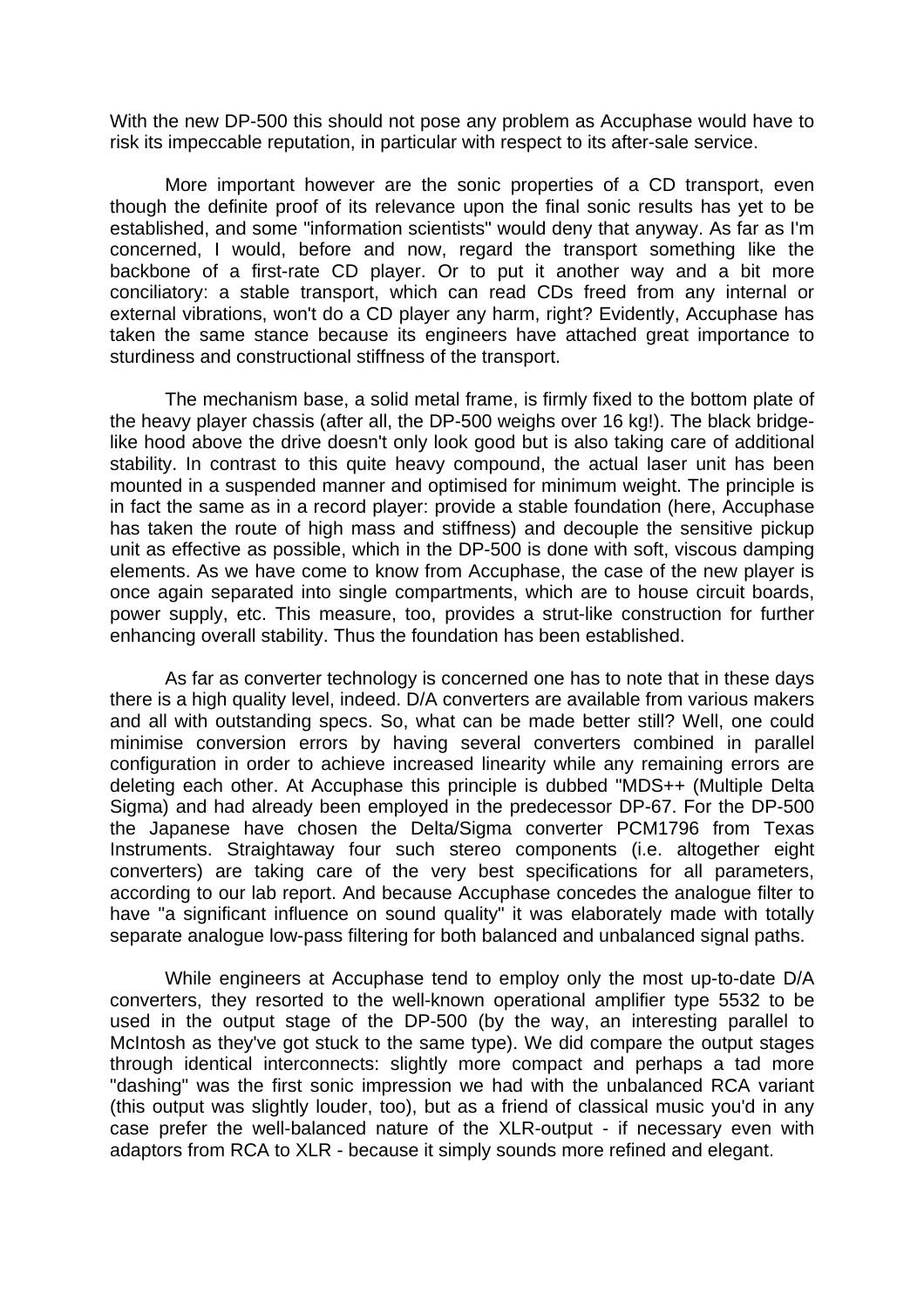Before we proceed to the assessment of sound, let me say a few words about the craftsmanship the DP-500 is blessed with. Well, it is by far better than anything else hanging around in the 5,000-Euro price class. It begins with the immaculate surface quality of the case, goes to the massive buttons with clearly defined action point and ends in the nearly noiseless movement of the CD tray. This is how CD players are build and then may also claim the status of being a luxury product. It's true that some may consider this subordinate "externals", yet with the DP-500 I simply know already before it's going to play the first tone what I've spent good money for.

 Have you seen Brian de Palma's movie "The Untouchables" of 1987 which in this country was dubbed "*Die Unbestechlichen*" [The Incorruptibles]? The Accuphase DP-500, too, is such an "incorruptible": straightforward, resistive to seduction and in a loyal manner following the hi-fi ideal of unspoiled signal transfer. An honest soul, which is not going to sweet-talk you in order to win your short-termed favour. But it sure knows how to convince you of the fact that it is incredibly more difficult to sound balanced and neutral than creating nice sounds. Each CD played through the DP-500 is giving enough evidence, only that you'll have to gradually experience this yourself. Once the penny has dropped, though, the respect for the DP-500 will grow from day to day and from one CD to the next.

 A neutral music reproduction, which is free of any sensationalism, will in the first place sound rather unspectacular. Perhaps better with one recording and not so good with the other - but never always the same. It's really bloody hard trying to give this player a bad name. Okay, this Accuphase is not a "groover", because the McIntosh MCD 201 for instance is able to render basses more springy, although on the expenses of a less powerful fundament. This may have some advantages when Frank Sinatra performs "I Get No Kick Out Of You", but when it comes to rendering a Steinway Concert Grand the Accuphase is clearly miles ahead, owing to its unaltered sonic balance: more stature, more energy and more control are resulting in a more believable presentation of the piano.

 This sovereignty, which comes astonishingly close to the level where DP-78 or ML 390S are to be found, is the trademark of the DP-500: music obtains stature and power as well as flawless tonal balance whilst having a calming effect on the listener. The more complex the musical happening, the firmer the grip of the DP-500 in getting things sorted out. There are absolutely no signs of disintegration or smearing the sonic picture, even during a hefty crescendo. And it also knows how to distinguish sound colours and punch in the basses.

 It can well be assumed the sheer weight and physical stability of the player both holding a share in its performance. It would therefore be advisable to also consider where and on what it is to be placed. I personally would tend to a light yet rather stiff support and/or would give it a try in combination with SSC Netpoints. Generally speaking, it might be a good idea not to place a CD player in the league of the DP-500 just anywhere. And at the first best opportunity you should also donate a decent mains power cord. In the time the DP-500 was here we provided the Gran Finale from HMS.

 Regrettably, we had no DP-67 at hand for direct comparison, yet eventually this was not the end of the world. The DP-67 is history now and any competitor will have to challenge the DP-500 instead, which most likely is going to be as much a